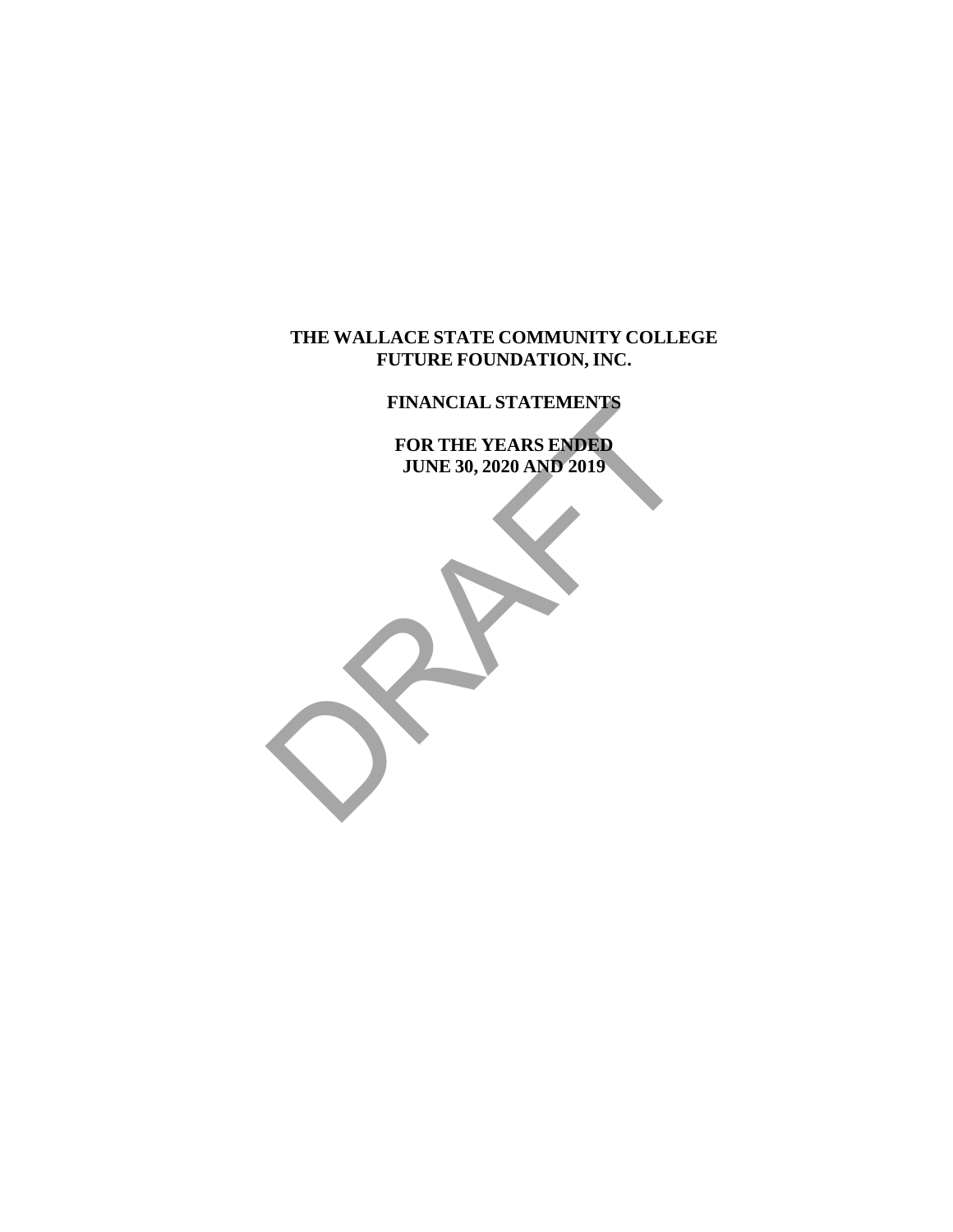# **TABLE OF CONTENTS**

|                                                                             | Page           |
|-----------------------------------------------------------------------------|----------------|
|                                                                             | $1 - 2$        |
| <b>FINANCIAL STATEMENTS</b>                                                 |                |
|                                                                             | 3              |
| Statements of Activities and Changes in Net Assets – June 30, 2020 and 2019 | $\overline{4}$ |
|                                                                             | 5              |
|                                                                             | 6              |
|                                                                             | $7 - 15$       |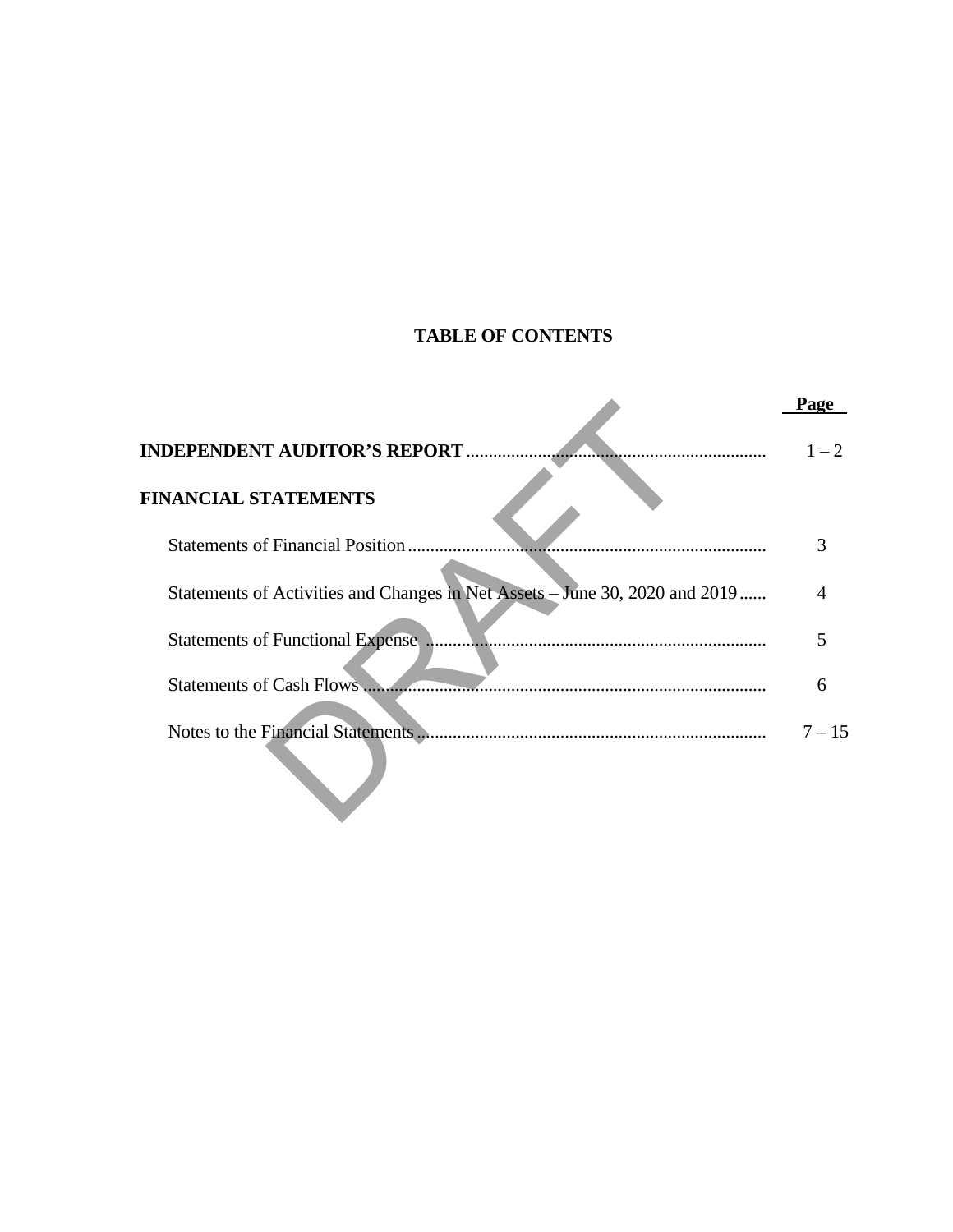

## **INDEPENDENT AUDITOR'S REPORT**

Board of Directors The Wallace State Community College Future Foundation, Inc.

We have audited the accompanying financial statements of The Wallace State Community College Future Foundation, Inc. (a nonprofit organization), which comprise the statements of financial position as of June 30, 2020 and 2019, and the related statements of activities, functional expenses and changes in net assets and cash flows for the years then ended, and the related notes to the financial statements.

### **Management's Responsibility for the Financial Statements**

Management is responsible for the preparation and fair presentation of these financial statements in accordance with accounting principles generally accepted in the United States of America; this includes the design, implementation, and maintenance of internal control relevant to the preparation and fair presentation of financial statements that are free from material misstatement, whether due to fraud or error.

#### **Auditor's Responsibility**

Our responsibility is to express an opinion on these financial statements based on our audits. We conducted our audits in accordance with auditing standards generally accepted in the United States of America. Those standards require that we plan and perform the audits to obtain reasonable assurance about whether the financial statements are free from material misstatement.

An audit involves performing procedures to obtain audit evidence about the amounts and disclosures in the financial statements. The procedures selected depend on the auditor's judgment, including the assessment of the risks of material misstatement of the financial statements, whether due to fraud or error. In making those risk assessments, the auditor considers internal control relevant to the entity's preparation and fair presentation of the financial statements in order to design audit procedures that are appropriate in the circumstances, but not for the purpose of expressing an opinion on the effectiveness of the entity's internal control. Accordingly, we express no such opinion. An audit also includes evaluating the appropriateness of accounting policies used and the reasonableness of significant accounting estimates made by management, as well as evaluating the overall presentation of the financial statements.

We believe that the audit evidence we have obtained is sufficient and appropriate to provide a basis for our audit opinion.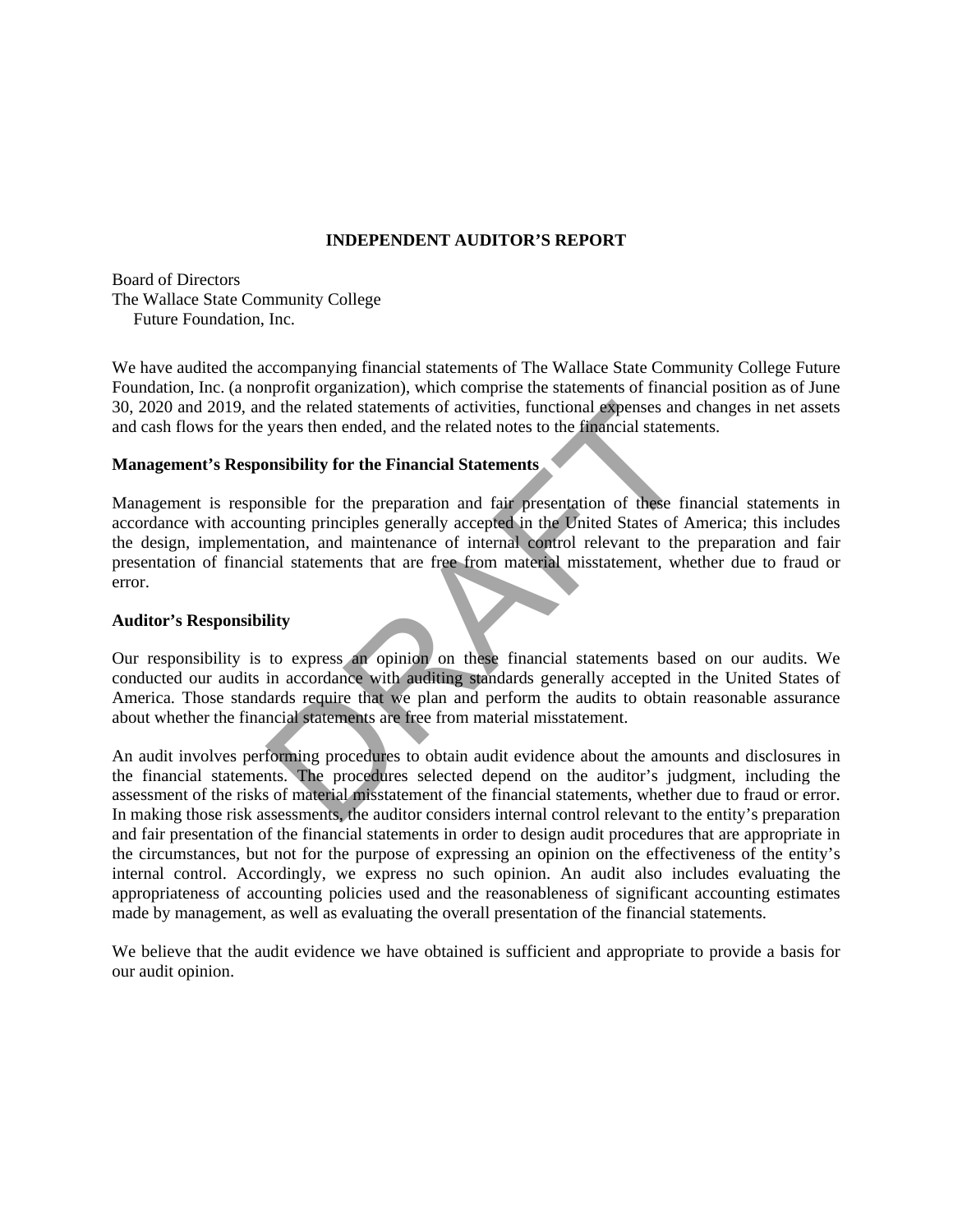## **Opinion**

In our opinion, the financial statements referred to above present fairly, in all material respects, the financial position of The Wallace State Community College Future Foundation, Inc., as of June 30, 2020 and 2019 and the changes in its net assets and its cash flows for the years then ended in accordance with accounting principles generally accepted in the United States of America.

DiProgram Hace Heater & Co., LLC

DiPiazza LaRocca Heeter & Co., LLC Birmingham, Alabama

December 21, 2020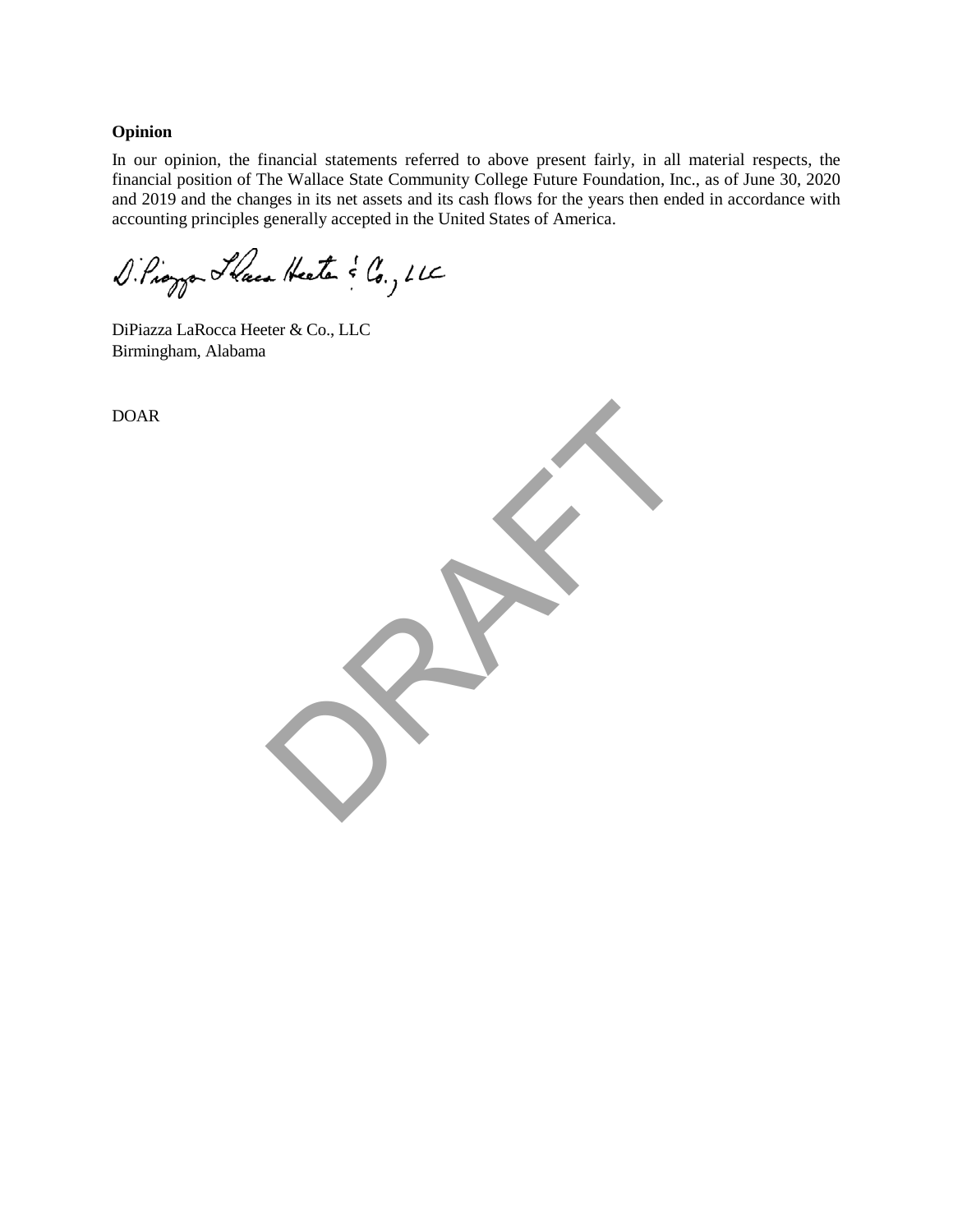# **THE WALLACE STATE COMMUNITY COLLEGE FUTURE FOUNDATION, INC. STATEMENTS OF FINANCIAL POSITION JUNE 30, 2020 AND 2019**

| <b>ASSETS</b>                          |               | 2020      |               | 2019      |
|----------------------------------------|---------------|-----------|---------------|-----------|
| <b>CURRENT ASSETS</b>                  |               |           |               |           |
| Cash                                   | $\mathcal{S}$ | 339,620   | $\mathcal{S}$ | 429,033   |
| Pledges receivable, net                |               | 284,661   |               | 442,348   |
| Investments                            |               | 3,640,696 |               | 3,374,607 |
| Dividend receivable                    |               | 443       |               | 443       |
| Prepaid insurance                      |               | 699       |               | 699       |
| <b>Total Current Assets</b>            |               | 4,266,119 |               | 4,247,130 |
| <b>LAND</b>                            |               | 125,000   |               | 125,000   |
| <b>Total Assets</b>                    | \$            | 4,391,119 | \$            | 4,372,130 |
| <b>LIABILITIES AND NET ASSETS</b>      |               |           |               |           |
| <b>LIABILITIES</b>                     |               |           |               |           |
| Accounts payable                       | $\mathcal{S}$ |           | \$            | 140,700   |
| <b>Total Liabilities</b>               |               |           |               | 140,700   |
| <b>NET ASSETS</b>                      |               |           |               |           |
| Without donor restrictions             |               | 67,706    |               | 112,682   |
| With donor restrictions                |               | 4,323,413 |               | 4,118,748 |
| <b>Total Net Assets</b>                |               | 4,391,119 |               | 4,231,430 |
| <b>Total Liabilites and Net Assets</b> | \$            | 4,391,119 | \$            | 4,372,130 |

 *The notes to financial statements are an integral part of these statements.*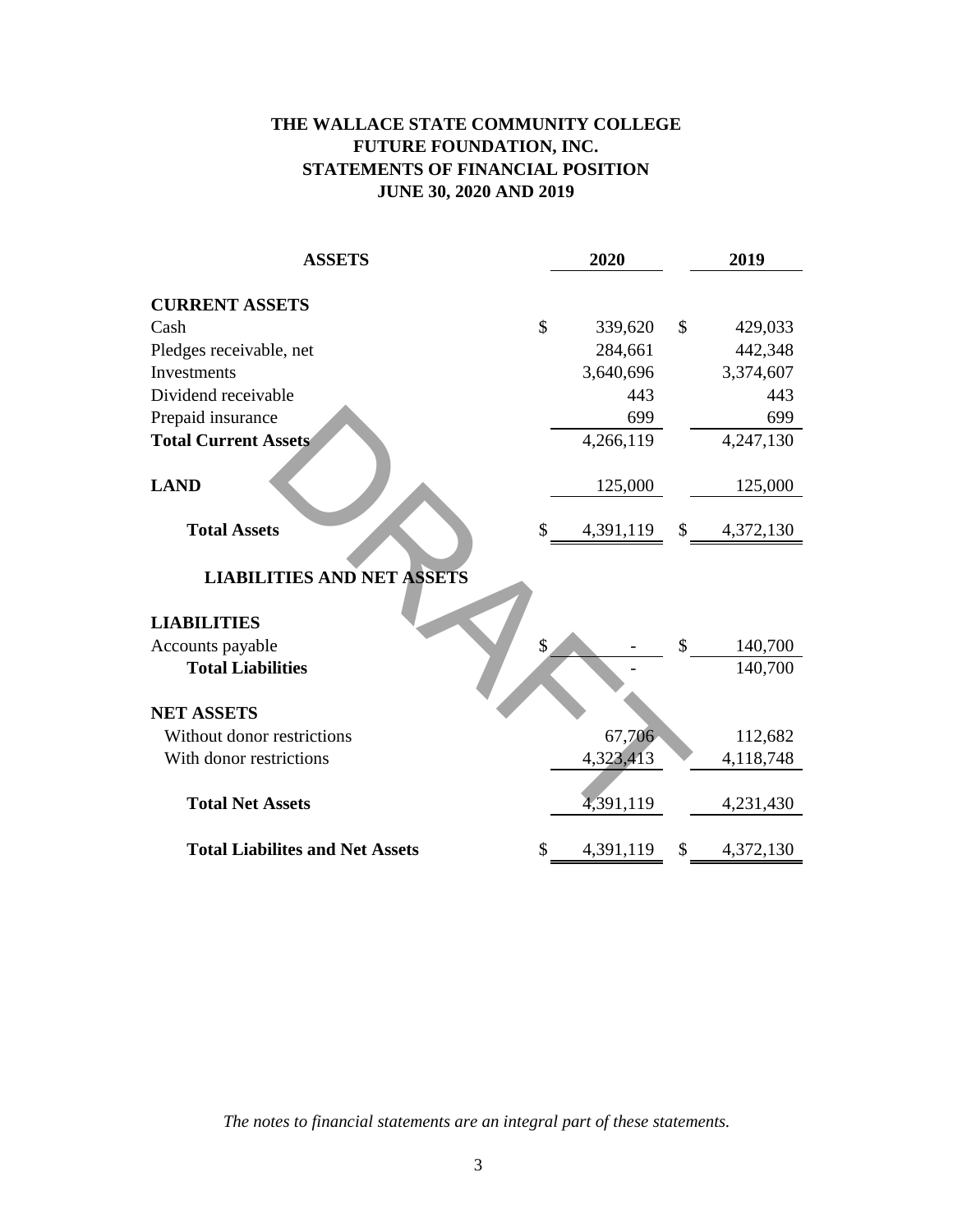STATEMENTS OF ACTIVITIES AND CHANGES IN NET ASSETS **STATEMENTS OF ACTIVITIES AND CHANGES IN NET ASSETS** THE WALLACE STATE COMMUNITY COLLEGE **THE WALLACE STATE COMMUNITY COLLEGE**  FOR THE YEARS ENDED JUNE 30, 2020 and 2019 **FOR THE YEARS ENDED JUNE 30, 2020 and 2019**FUTURE FOUNDATION, INC. **FUTURE FOUNDATION, INC.**

|                                                                                                   |           |                                      |          | 2020                                          |                      |           |                               |                   | 2019                             |           |                         |
|---------------------------------------------------------------------------------------------------|-----------|--------------------------------------|----------|-----------------------------------------------|----------------------|-----------|-------------------------------|-------------------|----------------------------------|-----------|-------------------------|
|                                                                                                   |           | <b>Without Donor</b><br>Restrictions |          | Restrictions<br><b>With Donor</b>             | Total                |           | Without Donor<br>Restrictions |                   | Restrictions<br>With Donor       |           | Total                   |
| Net assets released from restrictions<br>Net investment return<br>Contributions<br><b>REVENUE</b> | ↮         | 365,610<br>310,351                   | ↮        | $\Theta$<br>(365, 610)<br>(26,937)<br>597,212 | (26, 937)<br>907,563 | ↔         | 320,459<br>314,170            | $\varphi$         | (314, 170)<br>405,745<br>223,480 | $\varphi$ | 223,480<br>726,204<br>ı |
| <b>Total Revenue</b>                                                                              |           | 675,961                              |          | 204,665                                       | 880,626              |           | 634,629                       |                   | 315,055                          |           | 949,684                 |
| <b>EXPENSES</b>                                                                                   |           |                                      |          |                                               |                      |           |                               |                   |                                  |           |                         |
| Program services                                                                                  |           | 642,300                              |          |                                               | 642,300              |           | 543,133                       |                   |                                  |           | 543,133                 |
| Fundraising                                                                                       |           | 14,109                               |          |                                               | 14,109               |           | 10,969                        |                   |                                  |           | 10,969                  |
| Management and general                                                                            |           | 64,528                               |          |                                               | 64,528               |           | 59,605                        |                   |                                  |           | 59,605                  |
| <b>Total Expenses</b>                                                                             |           | 720,937                              |          |                                               | 720,937              |           | 613,707                       |                   |                                  |           | 613,707                 |
| Change in net assets                                                                              |           | (44,976)                             |          | 204,665                                       | 159,689              |           | 20,922                        |                   | 315,055                          |           | 335,977                 |
| Net assets - beginning of year                                                                    |           | 112,682                              |          | 4,118,748                                     | 4,231,430            |           | 91,760                        |                   | 3,803,693                        |           | 3,895,453               |
| Net assets - end of year                                                                          | $\varphi$ | 67,706                               | $\Theta$ | $\leftrightarrow$<br>4,323,413                | 4,391,119            | $\varphi$ | 112,682                       | $\leftrightarrow$ | 4,118,748                        | $\Theta$  | 4,231,430               |

The notes to financial statements are an integral part of these statements.  *The notes to financial statements are an integral part of these statements.*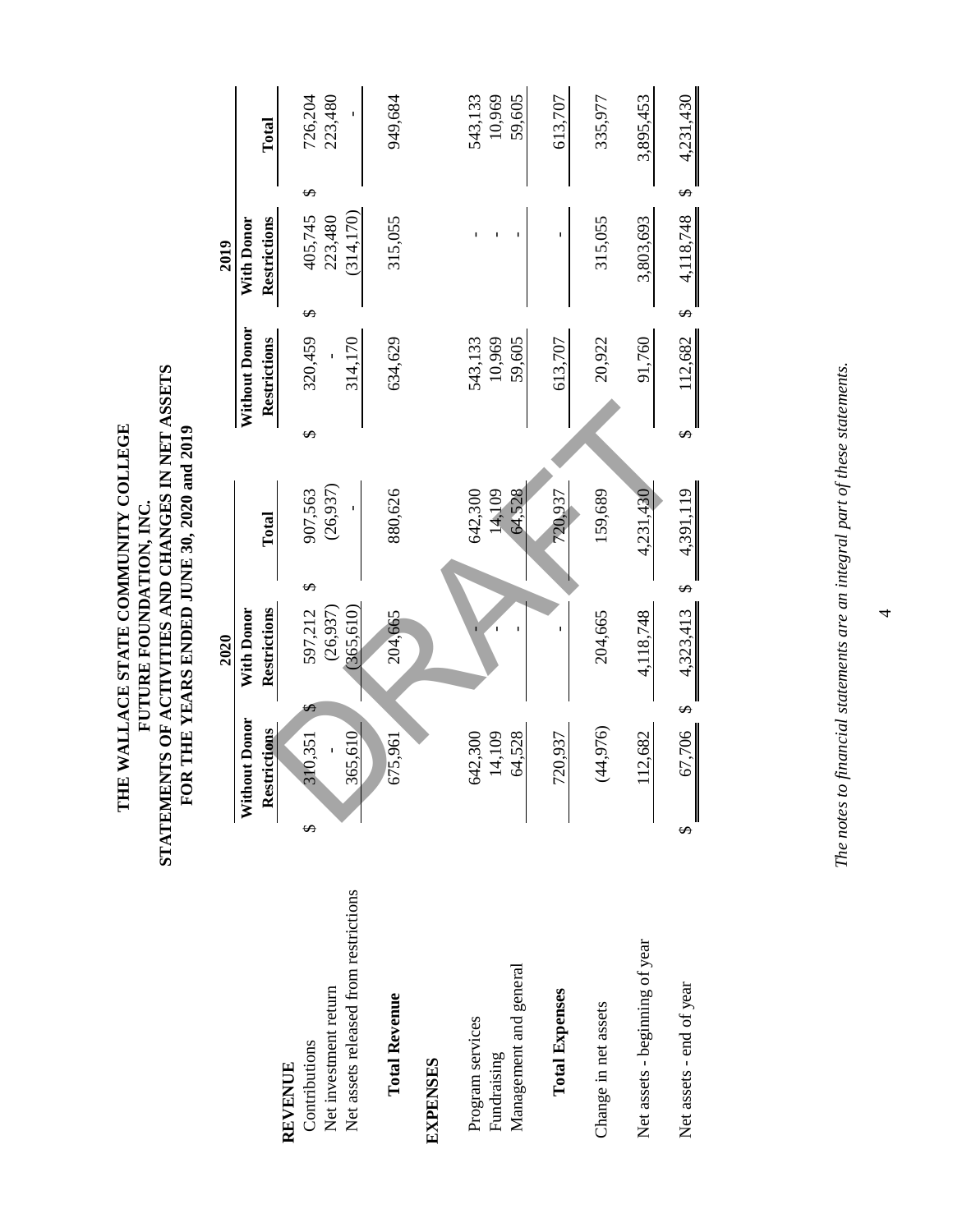THE WALLACE STATE COMMUNITY COLLEGE FUTURE FOUNDATION, INC. FOR THE YEARS ENDED JUNE 30, 2020 AND 2019 **THE WALLACE STATE COMMUNITY COLLEGE FOR THE YEARS ENDED JUNE 30, 2020 AND 2019**STATEMENTS OF FUNCTIONAL EXPENSES **STATEMENTS OF FUNCTIONAL EXPENSES FUTURE FOUNDATION, INC.**

|                                     |   |                  |   | 2020                       |   |                             |   |          |   |                         |   | 2019                       |                        |             |   |          |
|-------------------------------------|---|------------------|---|----------------------------|---|-----------------------------|---|----------|---|-------------------------|---|----------------------------|------------------------|-------------|---|----------|
|                                     |   | Program Services |   | <b>Supporting Services</b> |   |                             |   |          |   | <b>Program Services</b> |   | <b>Supporting Services</b> |                        |             |   |          |
|                                     |   | University       |   | Management                 |   |                             |   |          |   | University              |   | Management                 |                        |             |   |          |
|                                     |   | Support          |   | and                        |   |                             |   | Total    |   | Support                 |   | and                        |                        |             |   | Total    |
|                                     |   | Expenses         |   | General                    |   | Fundraising                 |   | Expenses |   | Expenses                |   | General                    |                        | Fundraising |   | Expenses |
| Scholarships and awards             |   | 417,156          | ∽ |                            | ∽ |                             | ↮ | 417,156  | ∽ | 333,105                 | ∽ |                            | ∽                      |             | ↮ | 333,105  |
| Alumni events                       |   | 133,979          |   |                            |   |                             |   | 133,979  |   | 129,370                 |   |                            |                        |             |   | 129,370  |
| Special project and events          |   | 73,697           |   | 18,424                     |   |                             |   | 92,121   |   | 57,840                  |   | 14,460                     |                        |             |   | 72,300   |
| Community outreach and relations    |   | 3,473            |   | 1,490                      |   |                             |   | 4,963    |   | 8,315                   |   | 3,564                      |                        |             |   | 11,879   |
| Employee related expenses           |   | 592              |   | 254                        |   |                             |   | 846      |   | 971                     |   | 416                        |                        |             |   | 1,387    |
| Meetings                            |   | $\overline{4}$   |   |                            |   |                             |   | 641      |   | 408                     |   |                            |                        |             |   | 408      |
| Financial audit and tax preparation |   | 4,475            |   | 4,475                      |   |                             |   | 8,950    |   | 4,635                   |   | 4,635                      |                        |             |   | 9,270    |
| Supplies and postage                |   | 1,092            |   | 728                        |   | 820<br>$\tilde{\mathbf{S}}$ |   | 3,640    |   | 1,794                   |   | 1,219                      |                        | 2,966       |   | 5,979    |
| Insurance                           |   |                  |   | 1,340                      |   |                             |   | 1,340    |   |                         |   | 1,340                      |                        |             |   | 1,340    |
| Bank charges                        |   |                  |   | 5,227                      |   |                             |   | 5,227    |   |                         |   | 4,195                      |                        |             |   | 4,195    |
| Advertising and marketing           |   |                  |   |                            |   | ္ဘ<br>5,7                   |   | 9,750    |   |                         |   |                            |                        | 5,725       |   | 5,725    |
| Miscellaneous expense               |   | 7,195            |   | 32,590                     |   | 2,539                       |   | 42,324   |   | 6,695                   |   | 29,776                     |                        | 2,278       |   | 38,749   |
| Total Expenses by Function          | S | 642,300          | ↮ | 64,528 \$                  |   | I<br>14,109                 |   | 720,937  | S | 543,133                 | S | 59,605                     | $\boldsymbol{\varphi}$ | 10,969      |   | 613,707  |

The notes to financial statements are an integral part of these statements.  *The notes to financial statements are an integral part of these statements.*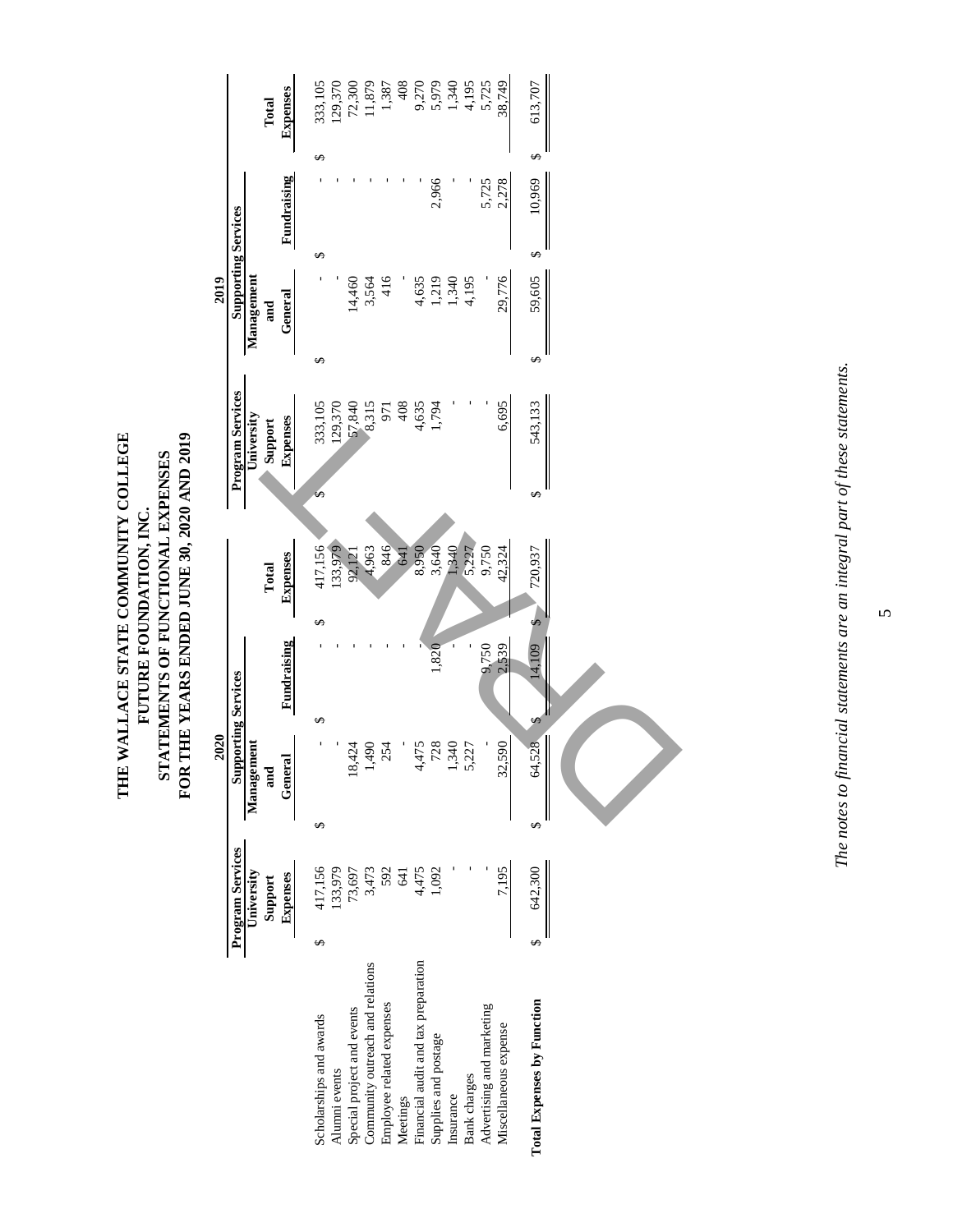# **THE WALLACE STATE COMMUNITY COLLEGE FUTURE FOUNDATION, INC. STATEMENTS OF CASH FLOWS FOR THE YEARS ENDED JUNE 30, 2020 AND 2019**

|                                                                                                  | 2020          |               | 2019       |
|--------------------------------------------------------------------------------------------------|---------------|---------------|------------|
| <b>CASH FLOWS FROM OPERATING ACTIVITIES</b>                                                      |               |               |            |
| Increase in net assets                                                                           | \$<br>159,689 | $\mathcal{S}$ | 335,977    |
| Adjustments to reconcile increase in net assets to<br>net cash provided by operating activities: |               |               |            |
| Realized net investment gain                                                                     | (536, 614)    |               | (22, 460)  |
| Unrealized net investment loss                                                                   | 727,372       |               | (28,094)   |
| Change in pledges receivable                                                                     | 157,687       |               | 183,846    |
| Change in accounts payable                                                                       | (140,700)     |               | 140,700    |
| Net cash provided by operating activities                                                        | 367,434       |               | 609,969    |
| <b>CASH FLOWS FROM INVESTING ACTIVITIES</b>                                                      |               |               |            |
| Investment purchases, net of sales proceeds                                                      | (456, 847)    |               | (465, 126) |
| Net cash used in investing activities                                                            | (456, 847)    |               | (465, 126) |
| Net (decrease) increase in cash and cash equivalents                                             | (89, 413)     |               | 144,843    |
| Cash and cash equivalents - beginning of the year                                                | 429,033       |               | 284,190    |
| Cash and cash equivalents - end of the year                                                      | \$<br>339,620 |               | 429,033    |

*The notes to financial statements are an integral part of these statements.*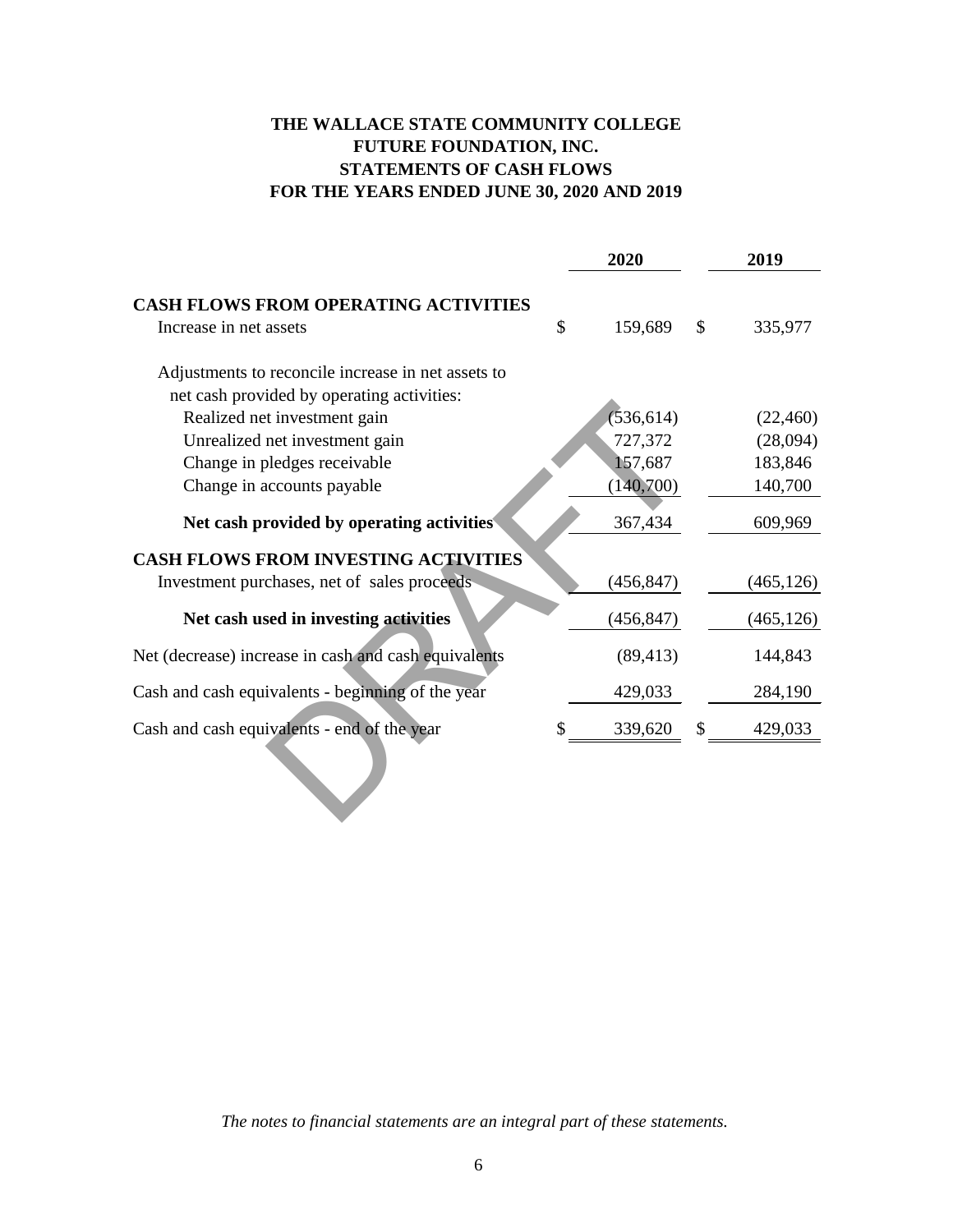# **NOTE 1 – SUMMARY OF SIGNIFICANT ACCOUNTING POLICIES**

### **Nature of Organization**

The Wallace State Community College Future Foundation, Inc. (the Foundation) is a nonprofit corporation that assists Wallace State Community College (the College), a public institution of higher education, in the advancement of the educational objectives of the College, including the encouragement and subsidization of its students and faculty.

### **Basis of Accounting**

The financial statements of the Foundation have been prepared on the accrual basis of accounting which conforms to accounting principles generally accepted in the United States of America (U.S. GAAP).

### **Net Assets**

Net assets, revenues, gains and losses are classified based on the existence or absence of donor-imposed restrictions. Accordingly, net assets and changes therein are classified and reported as follows:

- Net assets without donor restrictions Net assets available for use in general operations and not subject to donor restrictions.
- Net assets with donor restrictions Net assets subject to donor-imposed restrictions. Some donor restrictions are temporary in nature, such as those that will be met by the passage of time or other events specified by the donor. Other donor-imposed restrictions are perpetual in nature where the donor stipulates that resources be maintained in perpetuity. Donor-imposed restrictions are released when a restriction expires. That is, when the stipulated time has elapsed; when the stipulated purpose for which the resource was restricted has been fulfilled; or both.

#### **Donated Services, Materials and Facilities**

Donated goods are reflected as contributions at their estimated fair market value at the date of donation. The Foundation receives donated services from a variety of unpaid volunteers assisting the Foundation in fundraising and other programs. No amounts have been recognized in the accompanying statement of activities because the criteria for recognition of such volunteer efforts under U.S. GAAP has not been satisfied.

#### **Cash and Cash Equivalents**

For purposes of the statement of cash flows, the Foundation considers all highly liquid investments with an initial maturity of three months or less to be cash equivalents.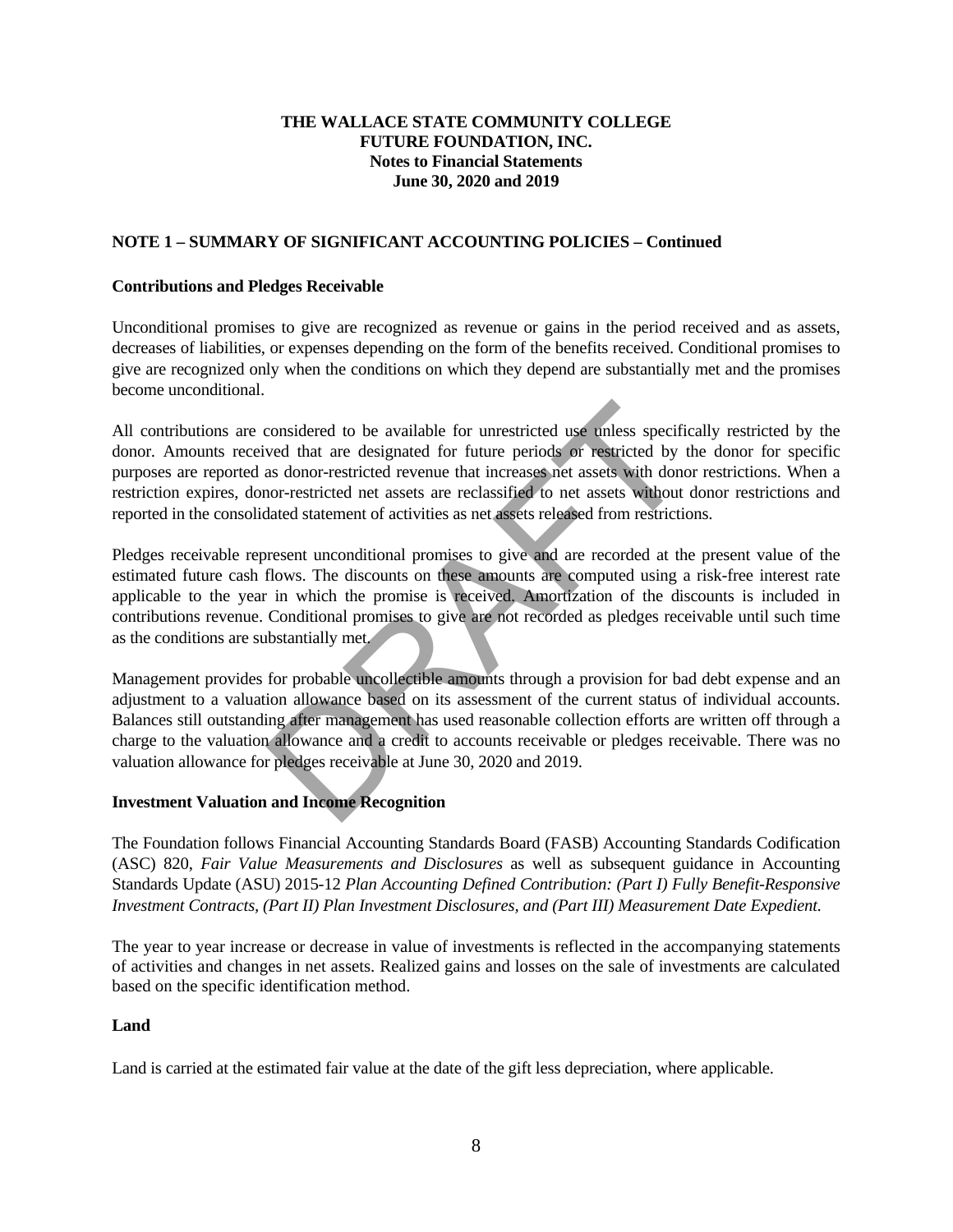## **NOTE 1 – SUMMARY OF SIGNIFICANT ACCOUNTING POLICIES – Continued**

### **Functional Expenses**

Program services and activities that result in goods and services being distributed to beneficiaries that fulfill the purposes or mission for which the Foundation exists. Those services are the major purpose for and the major output of the Foundation.

Supporting services are all activities other than program including management and general and fundraising activities. The allocations have been based on related financial data. The expense allocation methods are reviewed by management and revised when necessary to reflect significant changes in the nature or level of the personnel, the use of space and the consumption of supplies.

### **Use of Estimates**

The preparation of financial statements in conformity with U.S. GAAP requires management to make estimates and assumptions that affect the reported amounts of assets and liabilities and disclosure of contingent assets and liabilities at the date of the financial statements and the reported amounts of revenues and expenses during the reporting period. Actual results could differ from those estimates.

## **Income Taxes**

The Internal Revenue Service (IRS) has determined that the Foundation is exempt from federal income tax under Section  $501(c)(3)$  of the Internal Revenue Code. It qualifies for the charitable contribution deduction under Section  $170(b)(1)(A)$  and has been classified as an organization other than a private foundation under Section 509(a)(2). The Foundation is subject to income taxes on any net income that is derived from a trade or business, regularly carried on, and not in furtherance of the purposes for which it was granted exemption. The Foundation has no income from an unrelated trade or business and therefore there is no income tax provision provided for such activities.

The Foundation follows the provisions of FASB ASC Topic 740, *Accounting for Uncertainty in Income Taxes*. As of June 30, 2020, the Foundation had no uncertain tax positions that qualify for disclosure in financial statements. The Foundation files an annual Form 990 with the IRS and its tax returns for previous open tax years may be subject to examination by taxing authorities.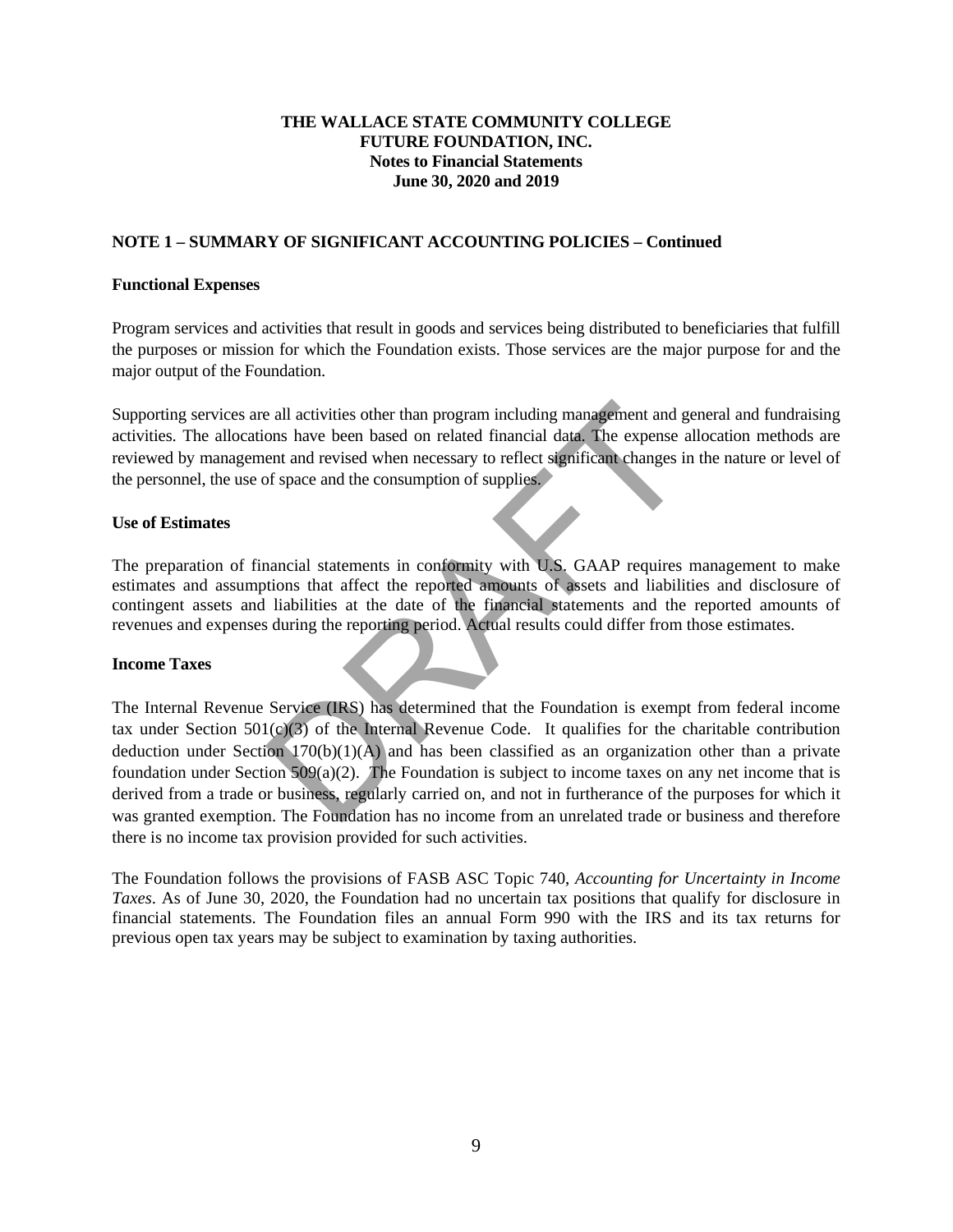## **NOTE 1 – SUMMARY OF SIGNIFICANT ACCOUNTING POLICIES – Continued**

#### **New Accounting Pronouncements**

In August 2018, the Financial Accounting Standards Board (FASB) issued Accounting Standards Update (ASU) 2018-13 *Fair Value Measurement (Topic 820); Disclosure Framework – Changes to the Disclosure Requirements for Fair Value Measurement* as part of the FASB's disclosure framework project. This project's primary focus is the improvement of the effectiveness of fair value disclosures in the notes to the financial statements. Under ASU 2018-13, nonpublic entities are no longer required to complete a reconciliation of the opening balances to the closing balances of recurring Level 3 fair value measurements. Rather, such entities are required to separately disclose for these Level 3 fair value measurements only changes during the period attributable to (1) purchases and issues (each type separately) and (2) transfers into or out of Level 3 (each type separately, and the reasons for those transfers must also be disclosed). The effective date is for fiscal years beginning after December 15, 2019. It is to be applied prospectively and may be early adopted. The Foundation has evaluated its investments and determined that this standard will have no effect on the Foundation or related financial statement disclosures.

## **Reclassifications**

Certain reclassifications have been made in the previously reported financial statements to make prior year amounts comparable to those in the current year. Except as noted, such reclassifications had no effect on previously reported net assets or changes in net assets.

#### **Subsequent Events**

Subsequent events have been evaluated through the date of the Independent Auditor's Report, which is the date the financial statements were available to be issued.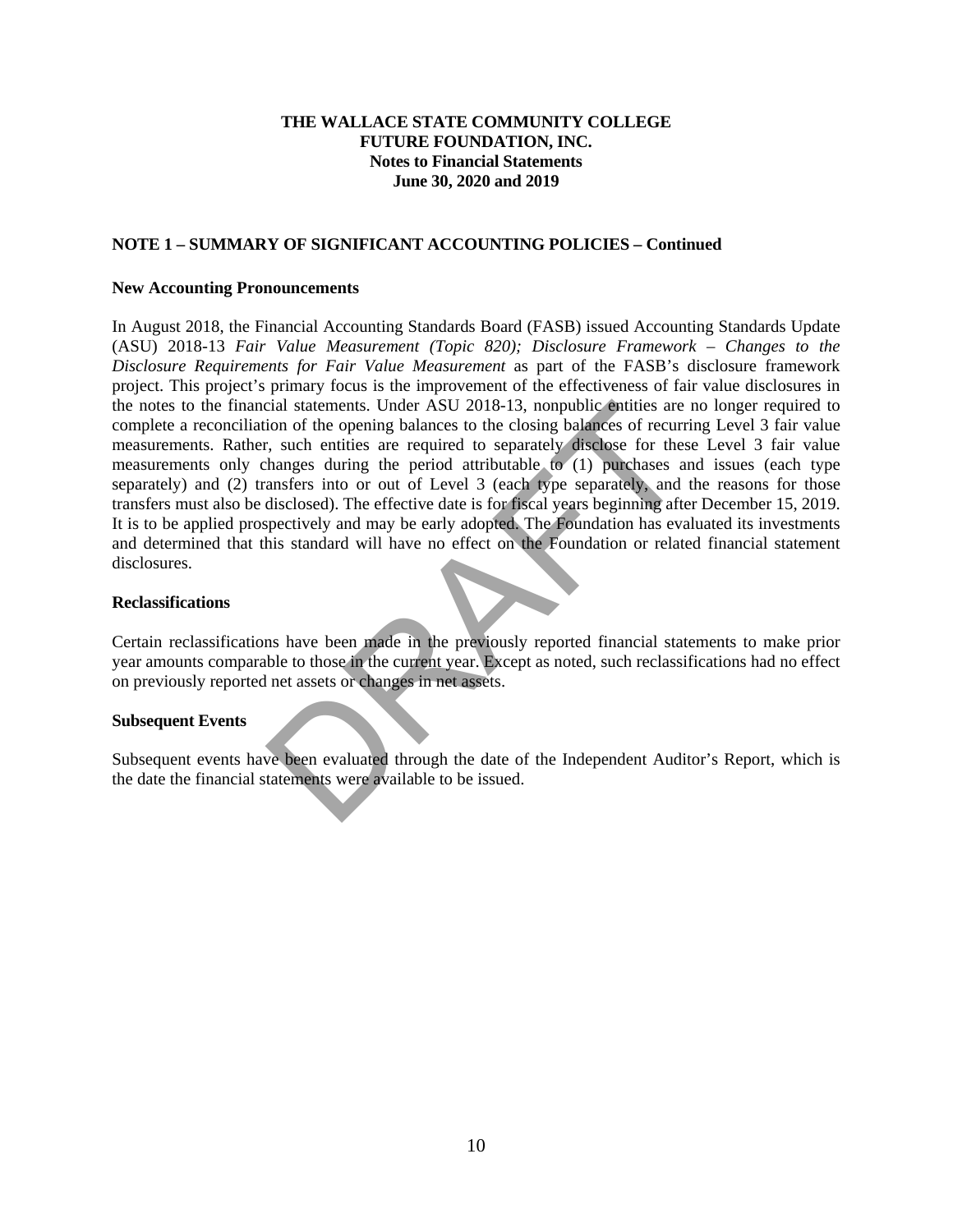## **NOTE 2 – LIQUIDITY AND AVAILABILITY**

Liquidity required to award scholarships is provided by non-endowment donor contributions generally made to specific scholarship funds and returns on the Foundation's investment portfolio. The bulk of the investment portfolio is comprised of marketable securities that can be redeemed as needed.

Operating liquidity is funded by contributions made by individuals and businesses. This source of income can be used to fund operations to the extent that the contributions have no restrictions. The table below presents the Foundation's financial assets available for general expenses within one year of the statement of financial position date:

| Financial assets:                                                              |    |             |
|--------------------------------------------------------------------------------|----|-------------|
| Cash and cash equivalents                                                      | \$ | 339,620     |
| Promises to give due in one year, net                                          |    | 182,390     |
| Investments                                                                    |    | 3,640,696   |
| Dividends receivable                                                           |    | 443         |
| Total financial assets available at June 30, 2020                              |    | 4,163,149   |
| Less amounts not available to be used within one year due to:                  |    |             |
| Net assets with donor restrictions                                             |    | (4,323,413) |
| Accounts payable                                                               |    |             |
|                                                                                |    | (4,323,413) |
| Deficit of financial assets available to meet general expenses within one year | S  | (160, 264)  |

#### **NOTE 3 – FAIR VALUE OF FINANCIAL INSTRUMENTS**

The Foundation follows ASC 820, *Fair Value Measurements and Disclosures*. In accordance with ASC 820, fair value is defined as the price that the Foundation would receive upon selling an investment in an orderly transaction to an independent buyer in the principal or most advantageous market of the investment. ASC 820 established a three-tier hierarchy to maximize the use of observable market data and minimize the use of unobservable inputs, and to establish classification of fair value measurements for disclosure purposes. The hierarchy gives the highest priority to unadjusted quoted prices in active markets for identical assets or liabilities (Level 1 measurements) and the lowest priority to unobservable inputs (Level 3 measurements). The asset's or liability's fair value measurement level within the fair value hierarchy is based on the lowest level of any input that is significant to the fair value measurement. Inputs refer broadly to the assumptions that market participants would use in pricing the asset or liability, including assumptions about risk and may be observable or unobservable. Observable inputs are inputs that reflect the assumptions market participants would use in pricing the asset or liability developed based on market data obtained from sources independent of the reporting entity. Unobservable inputs are inputs that reflect the reporting entity's own assumptions about the assumptions market participants would use in pricing the asset or liability developed based on the best information available.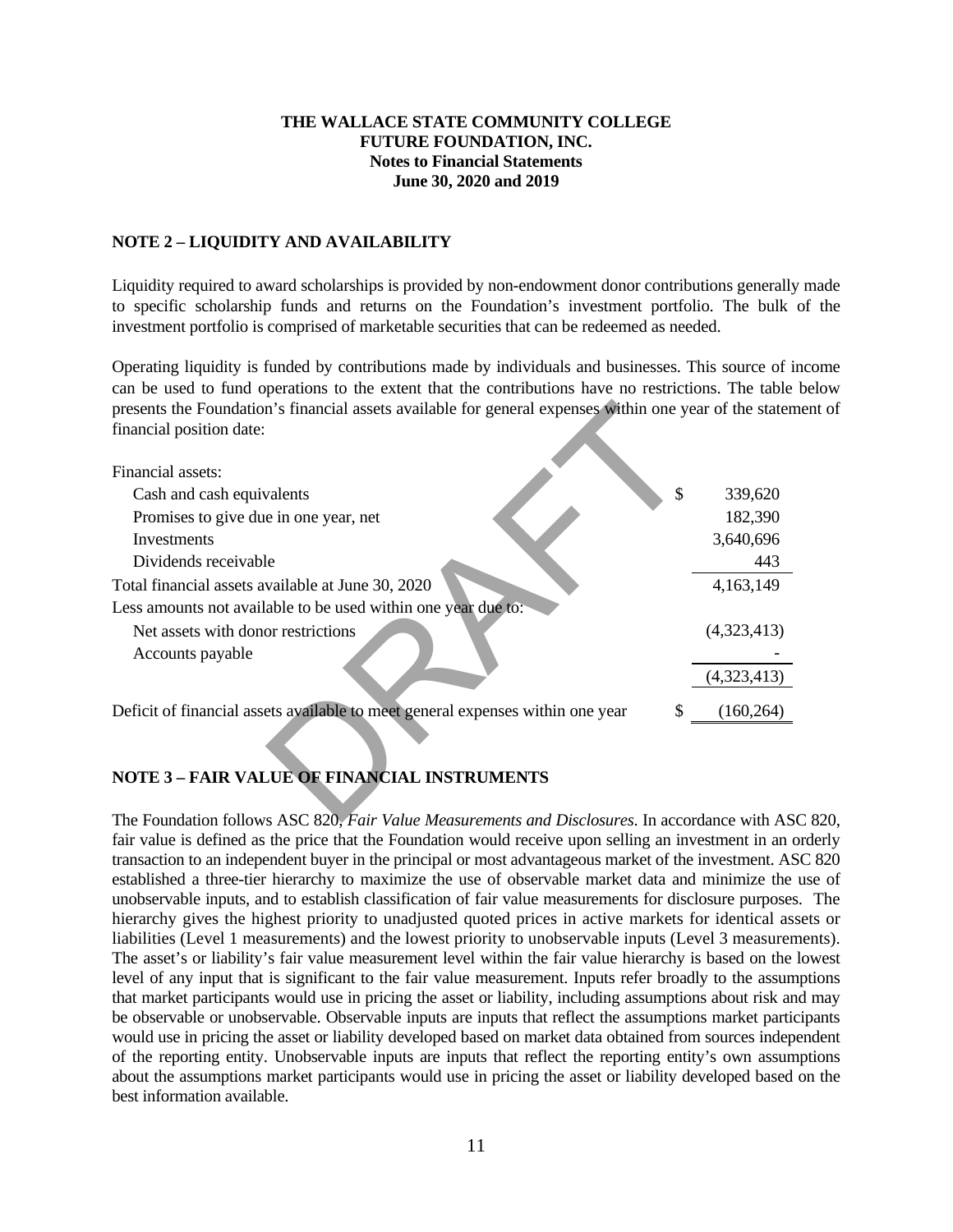## **NOTE 3 – FAIR VALUE OF FINANCIAL INSTRUMENTS – Continued**

The three-tier hierarchy of inputs is summarized in the three broad levels listed below.

- Level  $1$  quoted prices in active markets for identical investments
- Level  $2$  other significant observable inputs (including quoted prices for similar investments, interest rates, prepayment speeds, credit risk, etc.)
- Level 3 significant unobservable inputs (including the Foundation's own assumptions in determining the fair value of investments)

Assets and liabilities measured at fair value are based on one or more of the three valuation techniques noted in the guidance. The three techniques are as follows:

Market approach: Prices and other relevant information generated by market transactions involving identical or comparable assets or liabilities;

Cost approach: Amount that would be required to replace the service capacity of an asset (i.e. replacement cost); and

Income approach: Techniques to convert future amounts to a single present amount based on market expectations utilizing present value techniques.

The methods described above may produce a fair value calculation that may not be indicative of net realizable value or reflective of future fair values. Furthermore, while the Foundation believes its calculation methodologies are appropriate and consistent with other market participants, the use of different methodologies or assumptions to determine the fair value of certain financial instruments could result in a different fair value measurement at the reporting date.

The following tables set forth by level within the fair value hierarchy, the Foundation's assets that are measured at fair value on a recurring basis as of June 30:

|                    |      | <b>2020</b> |    | <b>Quoted prices in</b><br>active markets<br>for identical<br>assets<br>(Level 1) |    | <b>Significant</b><br>other<br>observable<br>inputs<br>(Level 2) |    | <b>Significant</b><br>unobservable<br>inputs<br>(Level 3) |
|--------------------|------|-------------|----|-----------------------------------------------------------------------------------|----|------------------------------------------------------------------|----|-----------------------------------------------------------|
| Money market funds | - \$ | 50,233      | \$ | 50,233                                                                            |    |                                                                  | S  |                                                           |
| Mutual funds       |      | 3,590,463   |    | 3,590,463                                                                         |    |                                                                  |    |                                                           |
| Total investments  | \$   | 3,640,696   | -S | 3,640,696                                                                         | -S | $\overline{\phantom{a}}$                                         | -S |                                                           |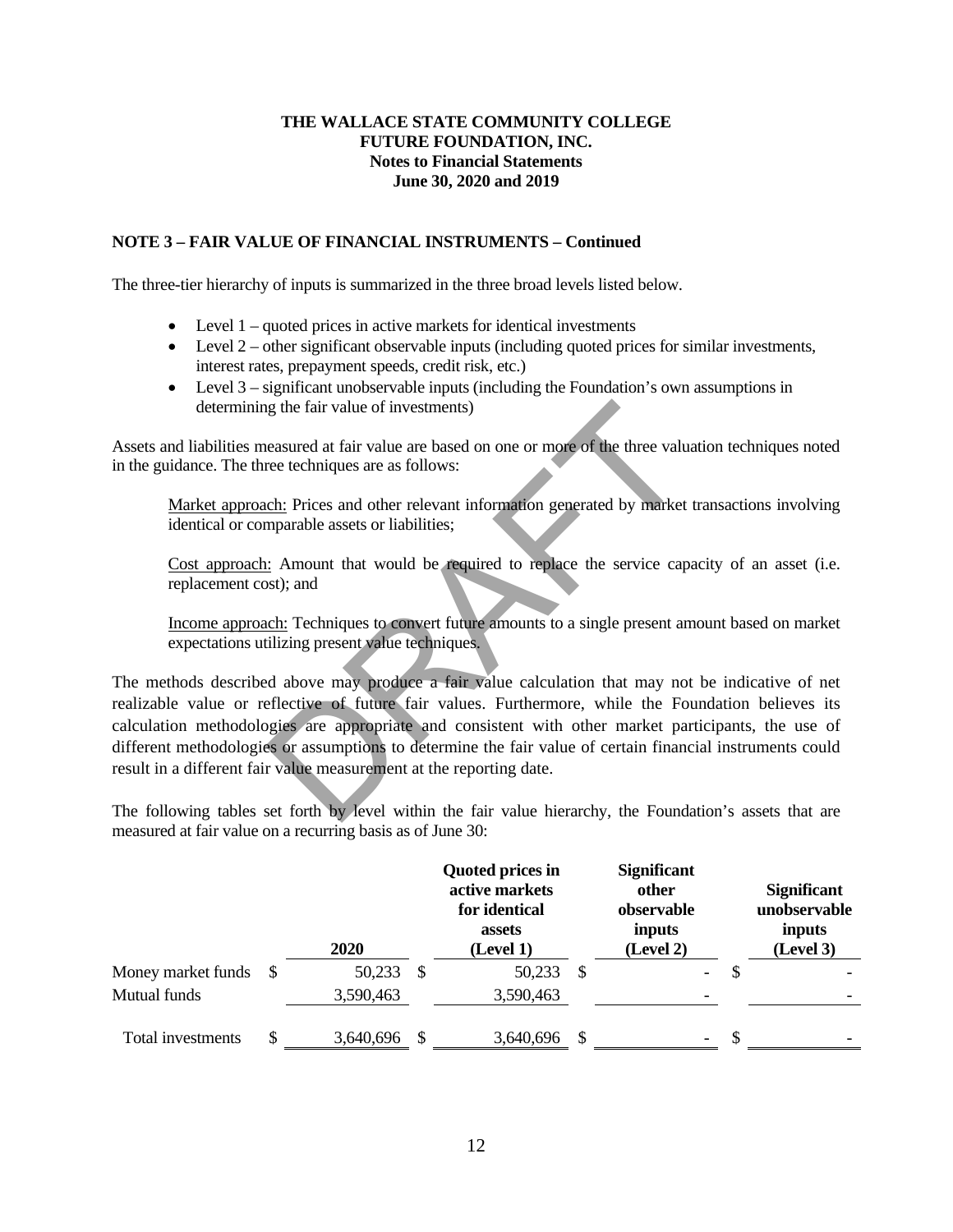# **NOTE 3 – FAIR VALUE OF FINANCIAL INSTRUMENTS – Continued**

|                     |   | 2019      |    | <b>Quoted prices in</b><br>active markets<br>for identical<br>assets<br>(Level 1) | <b>Significant</b><br>other<br>observable<br>inputs<br>(Level 2) | <b>Significant</b><br>unobservable<br>inputs<br>(Level 3) |
|---------------------|---|-----------|----|-----------------------------------------------------------------------------------|------------------------------------------------------------------|-----------------------------------------------------------|
| Money market funds  |   | 59,738    | -S | 59,738                                                                            | -                                                                | \$                                                        |
| <b>Mutual funds</b> |   | 3,314,869 |    | 3,314,869                                                                         | -                                                                |                                                           |
| Total investments   | S | 3,374,607 |    | 3,374,607                                                                         | -                                                                | \$                                                        |

The following is a summary of significant valuation techniques for assets and liabilities measured at fair value on a recurring basis:

# **Level 1 measurements**

Mutual funds: Comprised of pools of money received from many investors which is managed by an investment company. Investments include stocks, bonds or other assets. Valuation is based on unadjusted quoted prices for identical assets in active markets that the Foundation can access.

# **NOTE 4 – PLEDGES RECEIVABLE**

Unconditional promises to give are as follows at June 30, 2020:

| Receivable in less than one year            | 182,390  |
|---------------------------------------------|----------|
| Receivable in one to five years             | 121,070  |
| Total unconditional promises to give        | 303,460  |
| Less discounts to net present value at 4.0% | (18,799) |
| Net unconditional promises to give          | 284,661  |

Unconditional promises to give are as follows at June 30, 2019:

| Receivable in less than one year             | S. | 200,000  |
|----------------------------------------------|----|----------|
| Receivable in one to five years              |    | 277,565  |
| Total unconditional promises to give         |    | 477,565  |
| Less discounts to net present value at 4.25% |    | (35,217) |
| Net unconditional promises to give           |    | 442,348  |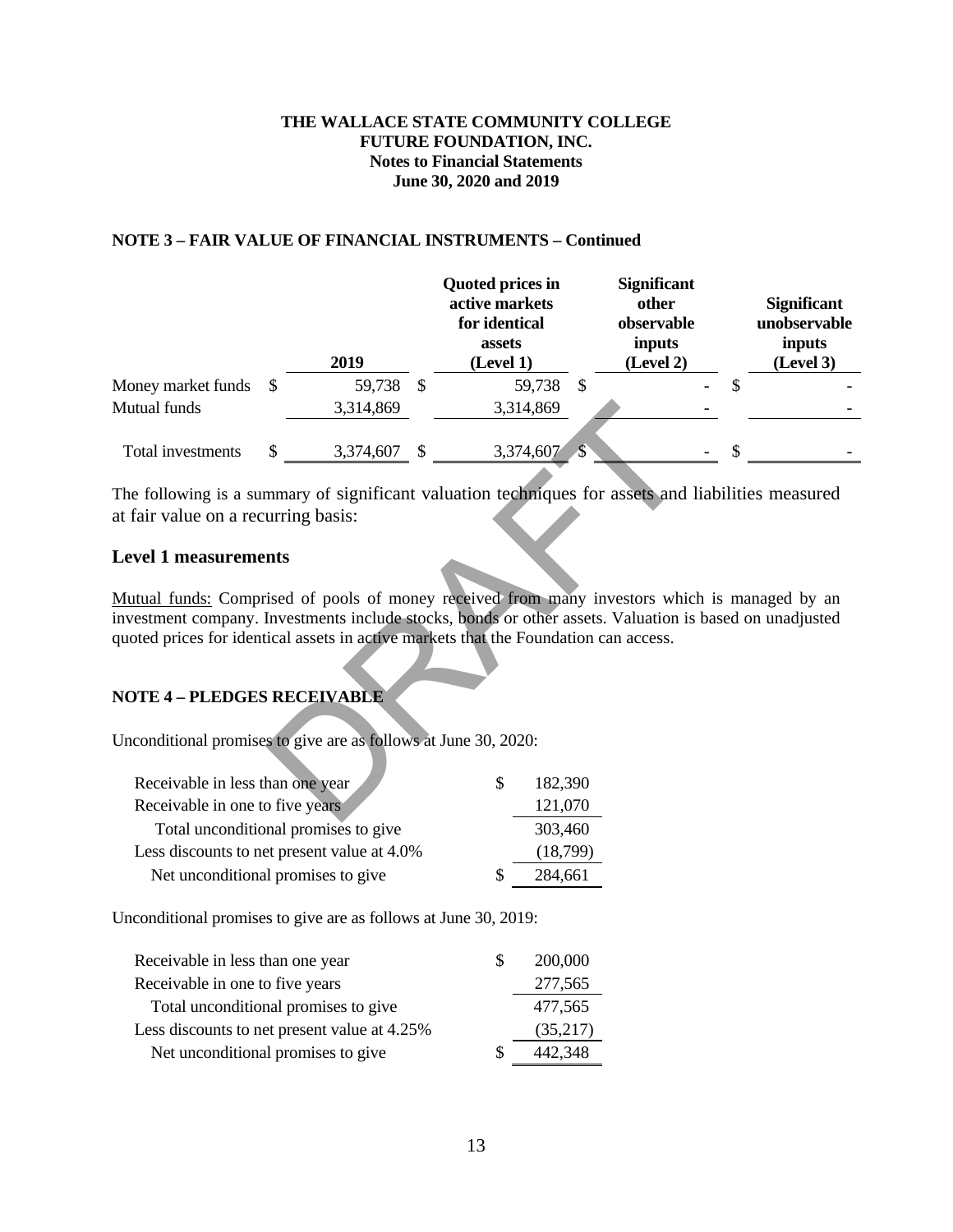## **NOTE 5 – ENDOWMENT**

The Foundation's endowment consists of donor-restricted funds established for a variety of purposes. As required by U.S. GAAP, net assets associated with endowment funds are classified and reported based on the existence or absence of donor-imposed restrictions.

## **Interpretation of Relevant Law**

The Board of Directors of the Foundation has concluded that absent explicit donor stipulations to the contrary, fiduciary standards require the preservation of the "historic dollar value" of donor-restricted endowment funds. "Historic dollar value" as to any donor-restricted endowment fund means the aggregate fair value of (a) the original value of gifts donated to such fund, (b) the original value of subsequent gifts to the such fund, and (c) accumulations to such fund made in accordance with the direction of the applicable donor gift instrument at the time the accumulation is added to the fund. Accordingly, the Foundation classifies the historic dollar value of a donor-restricted endowment fund as permanently restricted net assets. The remaining portion of the donor-restricted endowment fund that is not classified in permanently restricted net assets is classified as temporarily restricted until those amounts are appropriated for expenditure by the Foundation in a manner consistent with the standard of prudence prescribed in Alabama Uniform Prudent Management of Institutional Funds Act of 2006 (UPMIFA). Notwithstanding the foregoing accounting classifications, unless the gift instrument creating a donor-restricted endowment fund expressly provides otherwise, the board of the Foundation may, as provided in Alabama UPMIFA, from time to time, appropriate for expenditure such portion of the permanently restricted net assets that it determines is prudent.

The Foundation has adopted investment and spending policies approved by the Board of Directors for endowment assets to be held with the intent to provide support for the Foundation's mission over the long term. The primary investment objectives are to preserve the real purchasing power of the principal and provide a stable source of perpetual financial support to beneficiaries in accordance with the Foundation's spending policy. In order to achieve these objectives, the long-term rate of return required is the inflation rate plus the Foundation's current spending rate. Actual returns in any given year may vary from these established rates of return.

Under the terms of the Foundation's governing documents, the Board of Directors has established an Investment Committee to ensure that endowment assets are invested with skill, care, prudence and diligence. This committee selects an external investment manager to manage endowment investments. The investment manager is subject to a standard of fiduciary prudence and responsibility and discretion over the investment of the funds they manage.

The Foundation's spending policy mandates distributions during the fiscal year will be up to 5% of the three-year average of the market values of the funds.